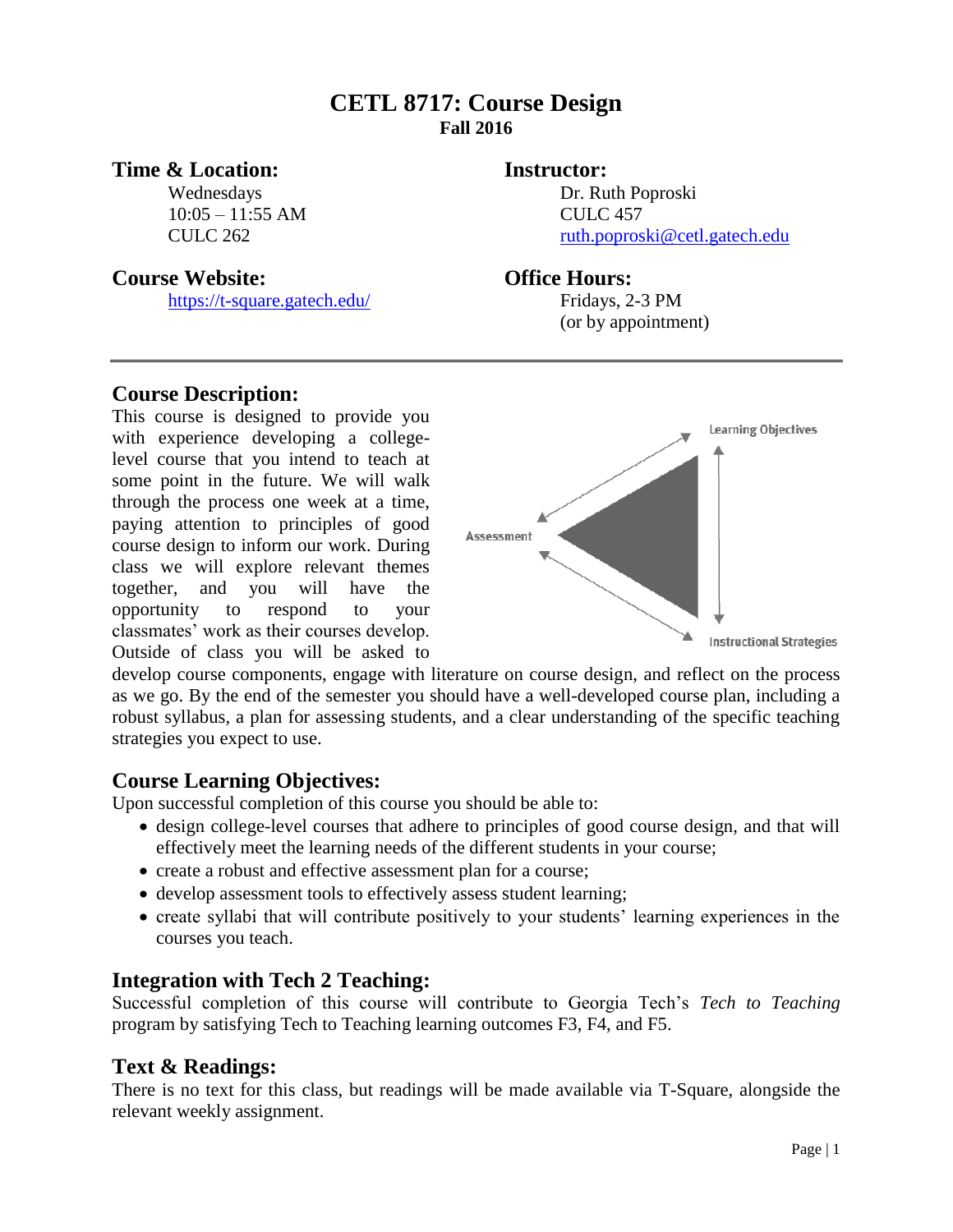# **Grading Criteria:**

| ltem.                     | <b>Portion of Grade</b> | Due Date                               |
|---------------------------|-------------------------|----------------------------------------|
| <b>Weekly Assignments</b> | 50%                     | Beginning of class                     |
| Final Portfolio           | 50%                     | Wed., Nov. 30 <sup>th</sup> , 11:55 PM |

## **Attendance & Participation (***ungraded***):**

Attendance and participation will not contribute directly to your course grade. However, you are generally expected to come to class prepared, and to engage in discussion with your peers. Mission more than three classes during the semester, or repeatedly arriving to class late, unprepared, or unwilling to engage in discussion will earn you a failing grade in this course. With that in mind, if you foresee missing more than three classes during the semester, please let me know by the end of the second week of classes so that we can discuss ways for you to make up for your absences.

## **Weekly Assignments (50%):**

Each week you will have an assignment to turn in, involving a particular combination of preparation for the upcoming class (e.g., development of materials for the course you are designing, and/or completing a reading), and a written response/reflection related to the work you are doing. Most weeks there will also be additional material to prepare for class itself. All of this work is intended to contribute directly to your development as an effective designer of courses, and while I don't expect the work to be particularly onerous, you will need to preserve some time and mental/creative energy to complete the tasks each week. Details can be found under the "Assignments" section of our T-Square site.

In general you will earn grades on your weekly assignments based on a combination of the completion of the tasks provided for you, and the level of sophistication and thoughtfulness of your response.

#### **Final Portfolio (50%):**

In your final assignment for this course you will be asked to gather together your course materials in their final version and turn them in alongside some reflection and summary explanation of what you have produced. Details will be available under the "Assignments" section of our T-Square site.

**Final Grade:** Your final grade will appear as a letter grade according to the following scale:

| 90-100% | A     |
|---------|-------|
| 80-89 % | B     |
| 70-79%  | C     |
| 60-69%  | D     |
| $0-59%$ | $F^*$ |

**\***Students may also earn a failing grade (F) as per the Attendance & Participation notes above.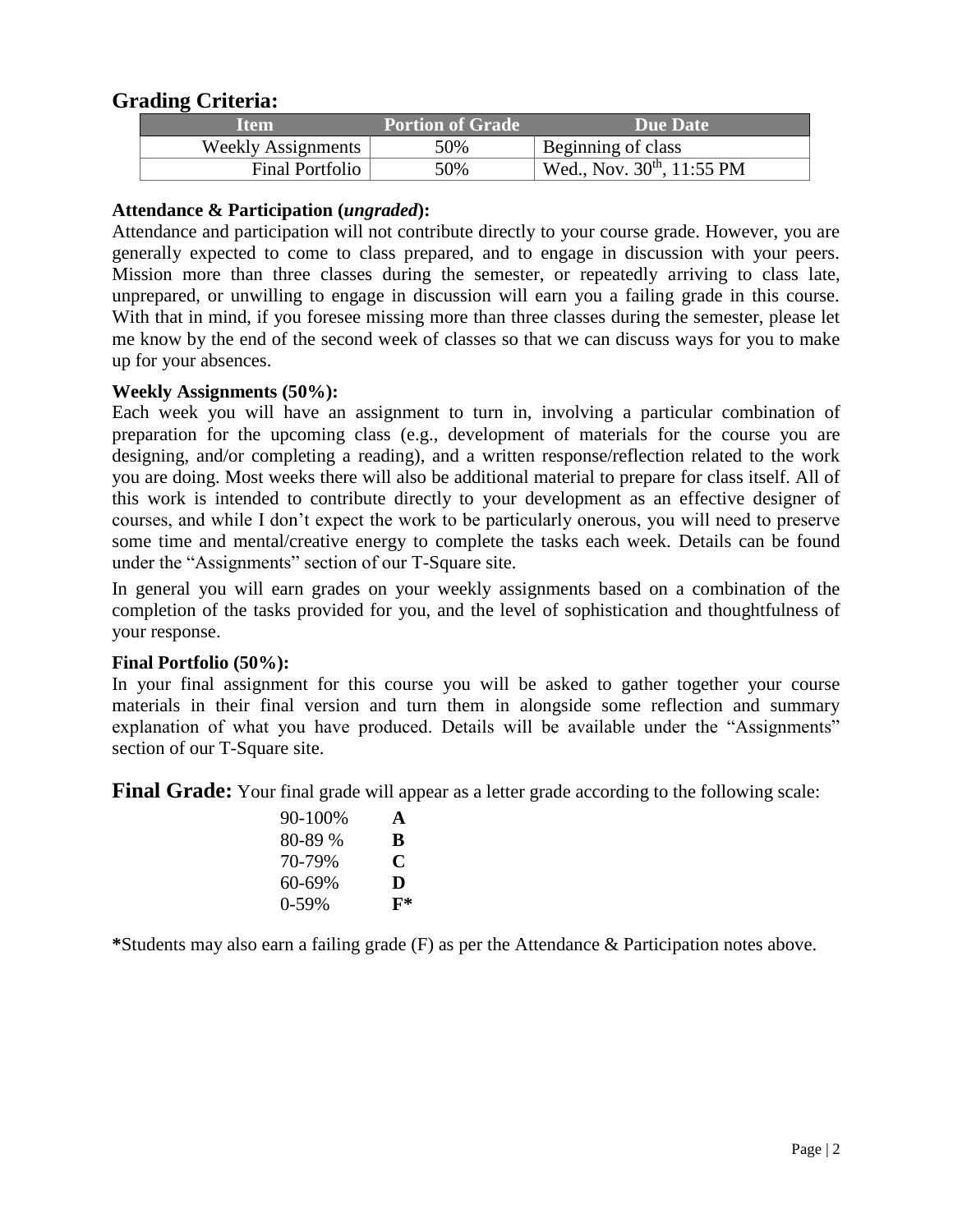# **Course Policies:**

At Georgia Tech we believe that it is important to continually strive for an atmosphere of mutual respect, acknowledgement, and responsibility between faculty members and the student body. See<http://www.catalog.gatech.edu/rules/22> for an articulation of some basic expectations – that you can have of me, and that I have of you. In the end, simple respect for knowledge, hard work, and cordial interactions will help build the environment we seek. In other words, I encourage you to remain committed to the ideals of Georgia Tech, while in this class.

## **Your Presence in Class**

**Accommodations for Learning Needs:** If you have learning needs that require some adaptations for you to succeed in this course, please contact the Office of Disability Services at (404)894-2563 or [http://disabilityservices.gatech.edu/,](http://disabilityservices.gatech.edu/) as soon as possible: the staff in that office are well-equipped to identify your particular needs for this class, and I am happy to arrange to accommodate your learning needs based on their recommendations. Please also feel free to discuss your needs with me after class, during my office hours, or via e-mail.

**Attendance:** Since in-class discussion is an important part of the learning experience in this course, you are expected to attend and actively participate in class on a regular basis. However, I understand that this will not always be possible, due to the demands of the rest of your life. Please let me know via e-mail when you expect to miss an upcoming class, and we will discuss the actions you may need to take to make up for missed content. If you foresee the need to miss more than three classes during the semester, please discuss your conflicts with me by the end of the second week of classes, so that we can develop an alternative plan for your completion of the course requirements.

**Mobile Devices:** You are welcome to use a mobile device for taking notes in class and for referring to digital versions of readings and assignments. However, please be cognizant of the distractions such a device can cause – both for you and for your classmates. During class, please refrain from engaging with e-mail exchanges, instant messaging, social media, and general internet shenanigans.

#### **Your Academic Work**

**Academic Integrity:** tl;dr Don't cheat, steal ideas, or copy stuff. And cite your sources.

Honesty and transparency are important features of good scholarship. On the flip side, plagiarism and cheating are serious academic offenses with serious consequences. If you are discovered engaging in either behaviour in this course, I will follow Georgia Tech guidelines and report the incident to the Office of Student Integrity – after which an appropriate penalty will be assessed. For more information about your rights and responsibilities under Georgia Tech's Honour Code, please visit [http://osi.gatech.edu/.](http://osi.gatech.edu/)

In this class you are welcome to discuss your ideas with others, but you should make a concerted effort to ensure that your work is your own. In addition, you are welcome to peruse the internet for course-related materials that you might be able to integrate into your own teaching. However, you will need to exercise good judgment in order to adapt materials effectively for your own use, in a course that you have designed for your own purposes. In cases where you take more than basic inspiration from the materials you find, I expect you to detail for me the ways in which you have adapted and borrowed from the work of others.

My general recommendation  $-$  both for this course and for your future course design efforts  $-$  is that you create your own course materials from a blank document, giving yourself at least a one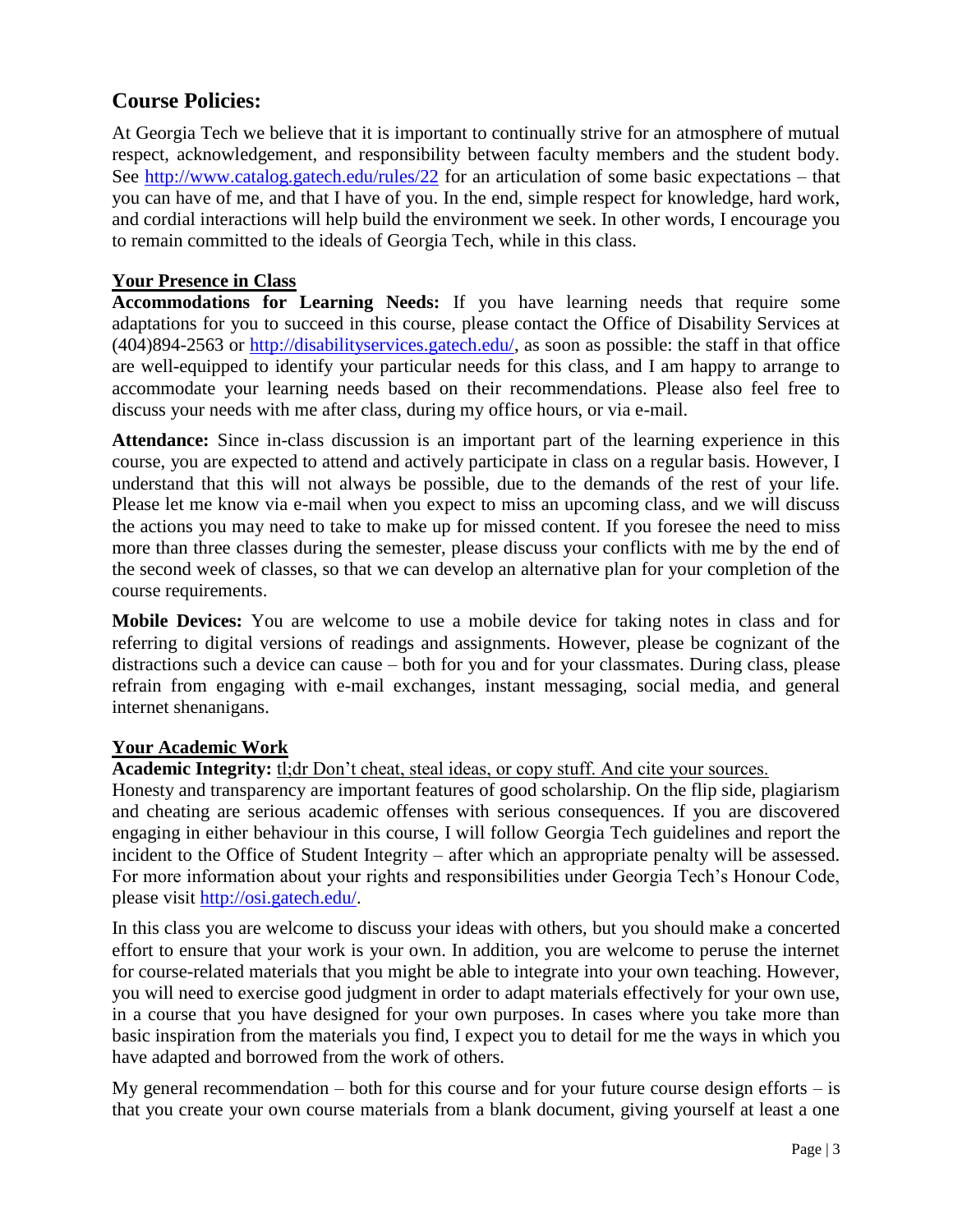half hour break between the time you look at other people's materials, and when you begin to create your own.

If you have questions about my integration of the university's policies on academic integrity into this course, please do not hesitate to ask: my aim is to foster an environment where you can learn and grow, while ensuring that the work we all do is honest and fair.

**Assignment Re-Grading:** If you have a concern about a grade on an assignment, or would like more feedback than you have received, please send me an e-mail within one week of receiving the grade and feedback on that assignment. Your e-mail should also include a written explanation of your question(s)/concern(s). I will take another look at your assignment, and will make every effort to respond within one week of receipt, to address your concerns.

Late Assignments: Your weekly assignments are due at the beginning of class each week and your final portfolio is due by midnight on November 30<sup>th</sup>. Late assignments will not generally be accepted, but if you foresee the need to turn something in late, please discuss it with me no later than the end of the third week of classes. Requests for extensions made less than two weeks before a due date will not generally be permitted, but if you think you are subject to an exceptional circumstance, please discuss it with me outside of class (and as soon as possible).